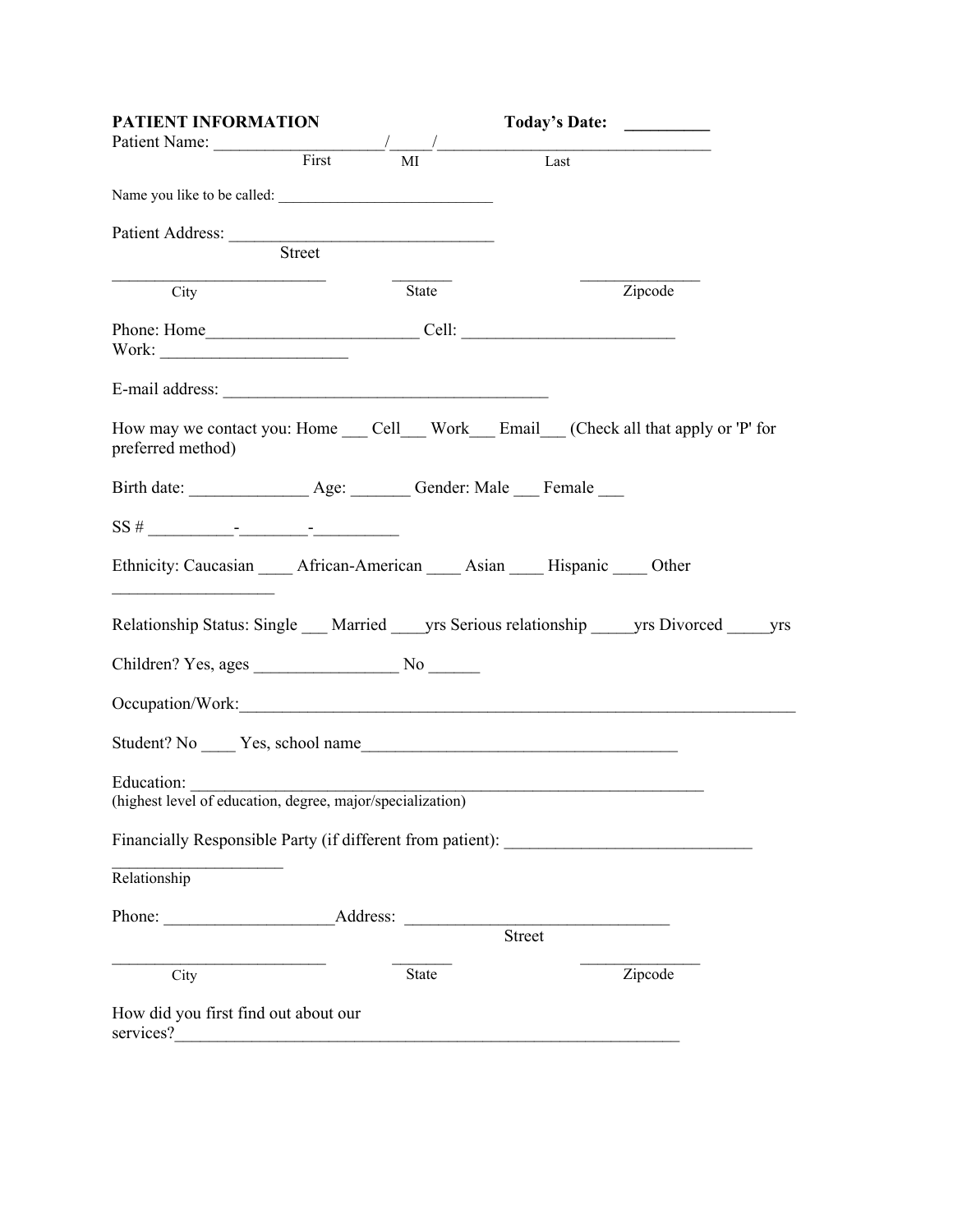## **Emergency Care Information**

| Primary Care Physician: Name:                                                                                                                                                                                                  |      |         |
|--------------------------------------------------------------------------------------------------------------------------------------------------------------------------------------------------------------------------------|------|---------|
| Phone:                                                                                                                                                                                                                         |      |         |
| Street                                                                                                                                                                                                                         |      |         |
|                                                                                                                                                                                                                                |      |         |
| State<br>City<br>May we contact your personal physician to discuss medical or medication issues and/or coordinate your<br>care?<br>No ___ Yes ___ If yes, please complete/sign "Consent" form in attached paperwork.           |      | Zipcode |
| Family and/or friends to be contacted in an emergency:<br>Name:                                                                                                                                                                |      |         |
| Relationship expansion of the set of the set of the set of the set of the set of the set of the set of the set of the set of the set of the set of the set of the set of the set of the set of the set of the set of the set o |      | Phone:  |
| Name:<br>Relationship                                                                                                                                                                                                          |      | Phone:  |
| <b>Current Concerns</b><br>Please provide a brief description of the major concerns that led you to seek treatment/therapy at this<br>time:                                                                                    |      |         |
| <b>Previous Psychiatrist/Therapist</b><br>Name of clinician: Phone Number/ Treatment dates                                                                                                                                     |      |         |
| <b>MEDICATIONS:</b><br>Please list all current drugs/medications, including over-the-counter:<br>Name of medication:                                                                                                           | Dose | Dates   |
| Please list any previous psychiatric drugs/medications:<br>Name of medication:                                                                                                                                                 | Dose | Dates   |
|                                                                                                                                                                                                                                |      |         |

## **MEDICATION ALLERGIES:**